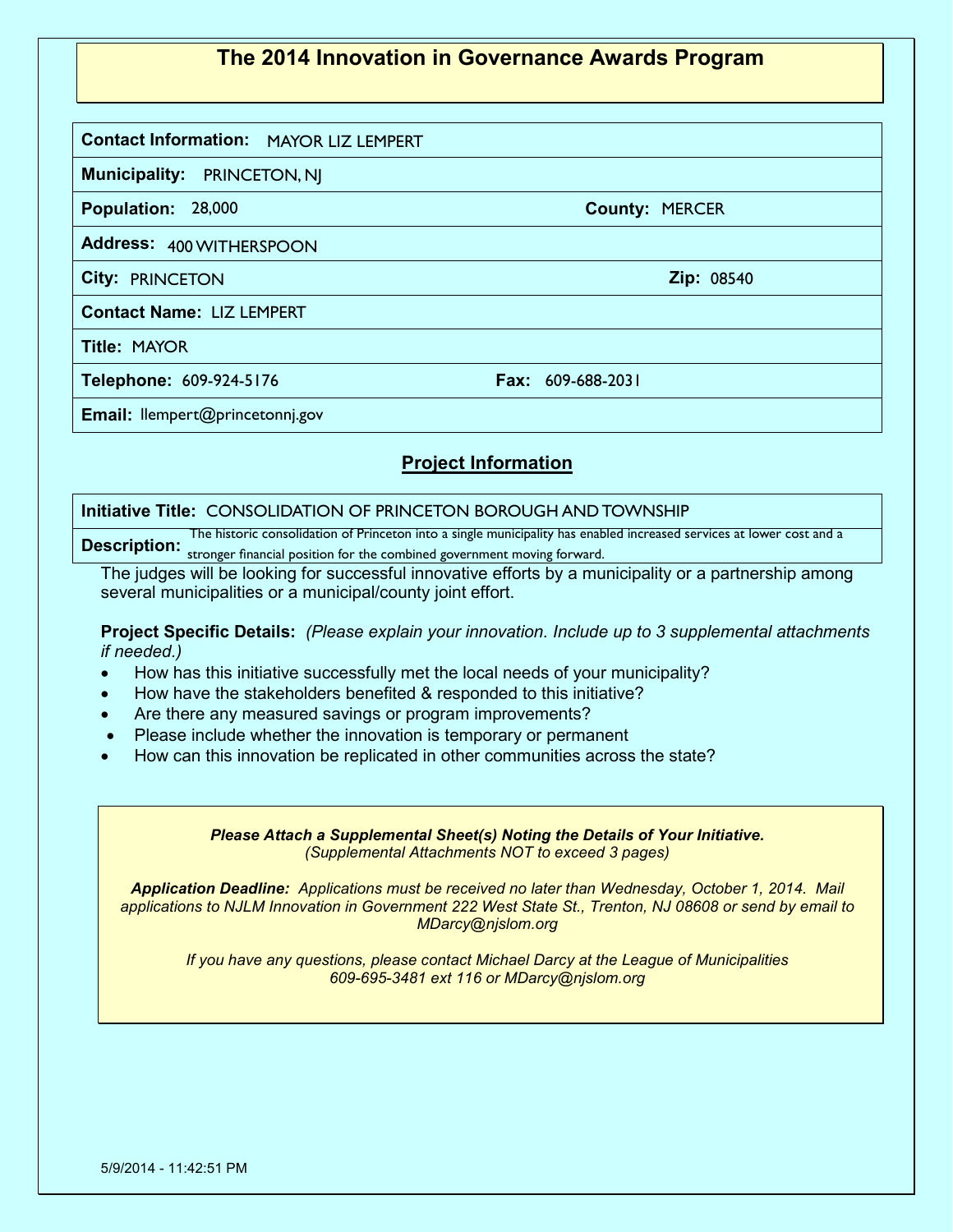## **CONSOLIDATION OF PRINCETON BOROUGH AND TOWNSHIP**

On January 1, 2013, Princeton Township and Princeton Borough consolidated into one municipality named Princeton. A standing room only crowd of residents came to celebrate the unification. Before our historic merger, the former Borough and Township did what many other communities have been doing to get by: both towns shrank the size of our staffs (by nearly 20 percent through attrition between 2005-2012) and we cut back on services. For a few years, those efforts helped to stem the tide of rising property taxes. But if we continued down that road, eventually we'd cease being able to provide the services that our residents want and expect. Worse, we would face the prospect of raising taxes and decreasing services. Consolidation of the two Princetons paved the path for a better way.

**SAVINGS** Gross annual savings from consolidation totaled approximately \$2.4 million in year one, and are projected to grow to \$3 million annually by 2015. The savings are largely from reduced staff levels and employee health plan savings. Through consolidation, we reduced the size of the combined municipal governments from 235 employees in 2011 to 208 employees in 2014. The savings from consolidation are permanent and, in fact, are expected to grow in future years as the top-heavy salary structure of some departments becomes better aligned through retirements and attrition.

These savings are partially offset by a \$1.1 million increase in the cost of extending residential trash collection beyond the former Borough to the consolidated town. Princeton also incurred one-time transition costs, including employee separation, department relocations, tax map revisions, IT harmonization, and legal and consulting services. These costs were budgeted at approximately \$2.3 million and are to be amortized over five years. The state has pledged to reimburse Princeton 20 percent of transition costs and has so far paid \$350,000 of its commitment of up to \$464,000.

In 2013, for the first time in many decades, Princeton reduced its tax rate. This reduction of 3.4 percent and the reduced budget followed four years of no tax increases in the Borough and two years of flat taxes in the Township. All told,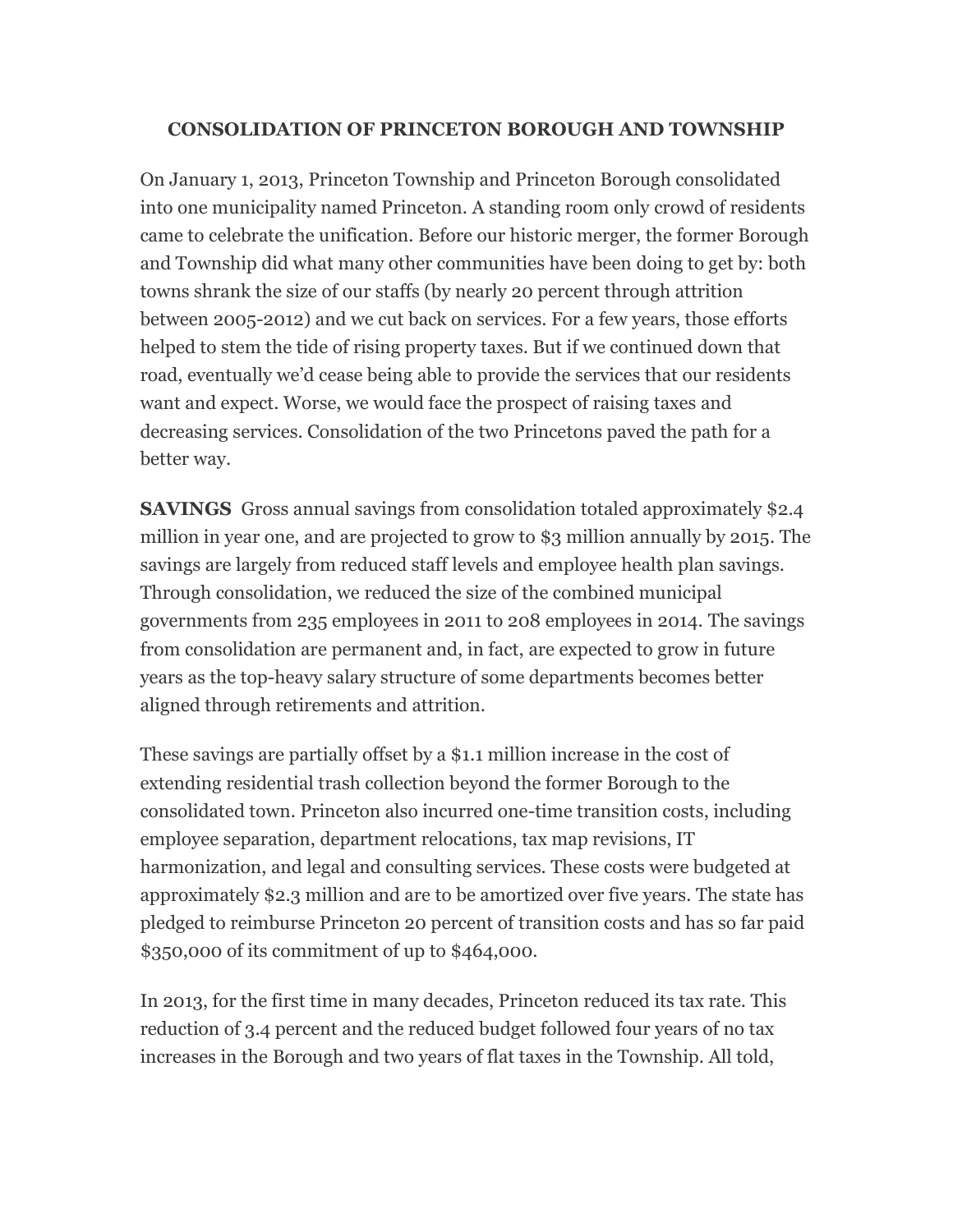Princeton's residents pay \$560,000 less in municipal taxes in 2014 than they did in 2008, in large part due to savings from consolidation.

**SERVICES** Even with lower taxes, some services have actually increased under consolidation. Trash collection is now offered to all residents. Before consolidation, Township residents had to pay for private hauling. Though leaner, the public works department is more efficiently deployed and now has the staff available to refurbish the benches and sweep the streets twice a week in the downtown. A more efficient deployment of equipment and manpower has also resulted in quicker snow removal.

Service has also expanded under our consolidated police force. Through attrition, we have reduced the size of the combined force from 60 to 51 officers. As a result, the Princeton Police Department now has a more cost-effective administrative command structure that allows for a more flexible deployment of officers and the return of services that had previously been trimmed due to budget cuts. For example, the department has created the Safe Neighborhoods Unit, dedicated exclusively to proactive community policing. There is also a new traffic unit, focused on enforcement and safety. Surprisingly, despite the smaller force, we are putting more cops on the street. Since consolidation took effect, many residents have remarked that our police are more visible than ever. The concern raised during the consolidation debate — that combining and shrinking the force would lead to reductions in police services — has largely disappeared.

In September of 2014, we launched a one-stop call center for all municipal inquiries, a service that neither the former Township nor Borough had the available staff or space to provide. "Access Princeton" is operated out of the former Borough police dispatch center. This streamlined process puts the emphasis on providing service and makes it easier for residents to report concerns from potholes to barking dogs. Residents can report issues directly to the call center by phone, or by email or mobile app. The municipality can now track the number of issues that have been reported and how long we take to respond.

**PARTNERSHIPS AND NEW OPPORTUNITIES** Other financial benefits of consolidation include savings on capital expenditures that would have been